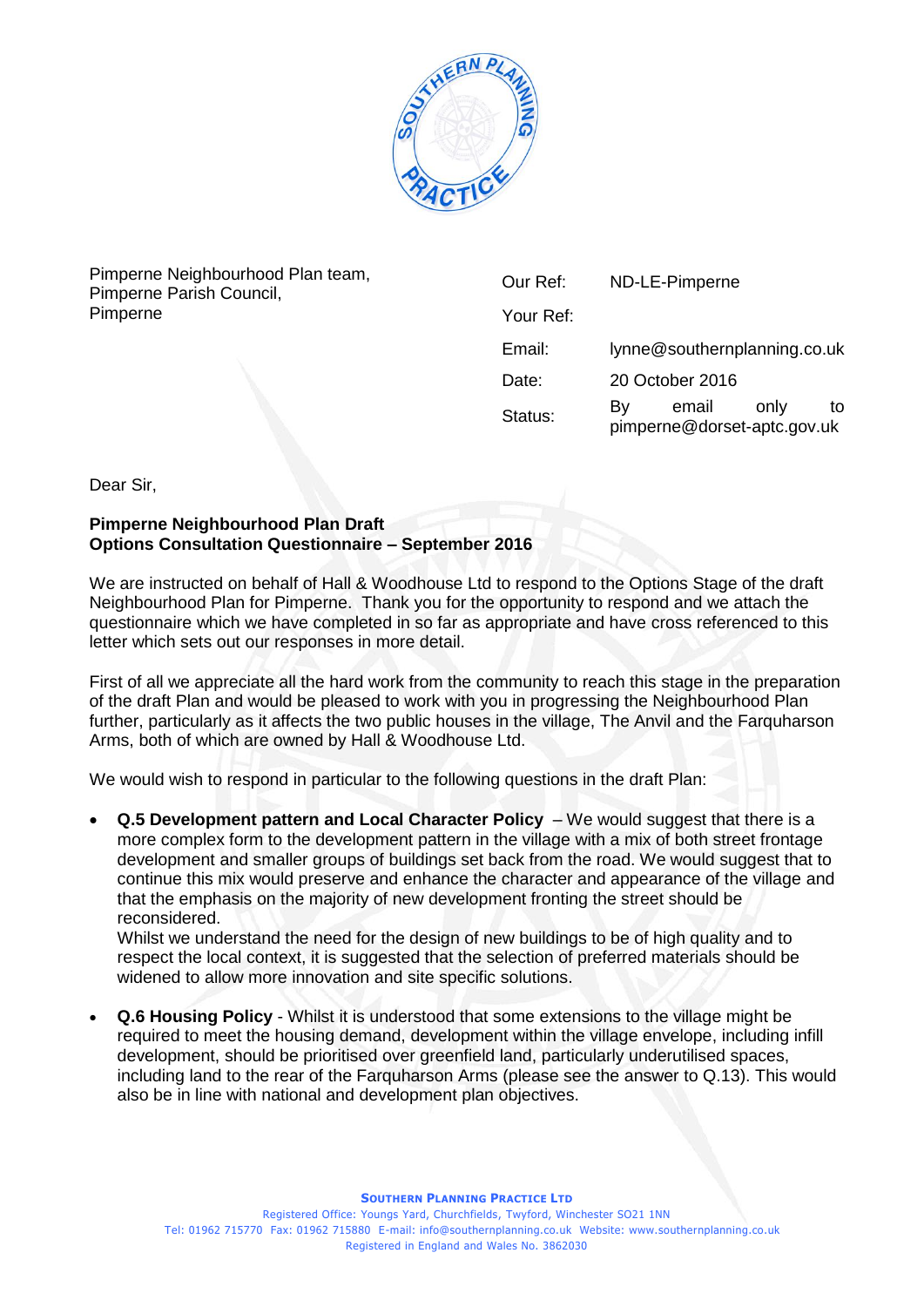

It is also important to ensure that existing development on the east side of the A354 is not divorced from the west side and that available opportunities for small and infill developments on that side of the road which can strengthen the village community are not overlooked.

 **Q 8 Community facilities** - H&W has invested heavily in the village in acquiring and renovating the Anvil and we hope the village will support that commitment to the village. H&W have also been exploring ways to support the commercial viability of the Farquharson Arms for some time. Both pubs in the village need a slightly different offering to survive, the Anvil Inn being more food and accommodation led and the Farquharson Arms being more local wet led trade. You will appreciate that for the two pubs to survive they also need the continued support of the community. In this regard please also see our response to Q1 on Vision and Objectives.

We agree the policy wording which supports development proposals to enable key community assets to modernise and adapt for future needs. It is important that this objective is interpreted in a flexible and positive manner to ensure that bespoke solutions to assist individual facilities can come forward. H&W would particularly refer to the need to work with you to seek to ensure the long term future of the Farquharson Arms.

- **Q.13 Discarded Housing Sites** H&W is disappointed that the opportunity for a small housing development on land at The Farquharson Arms has been discarded, especially as it has been accepted by NDDC under its SHLAA analysis. We would seek for this site to be reconsidered and reintroduced for the following reasons:
	- $\circ$  We recognise the community's concerns regarding the retention of community facilities and we believe a small development to the rear, making use of underutilised land, while retaining the pub is feasible and would help support the commercial viability going forward.
	- o We do not believe a small sensitive development to the rear would impact adversely on the pub and could enhance the setting and would support the business case for retention.
	- o There are effectively three levels to the site and any physical development could sit within the middle tier and not on the most elevated areas to the rear (described as the "the more elevated paddock" in the Plan).
	- $\circ$  One of the features of the village is the mix of development patterns. A small development of houses set back would follow a similar pattern to other development in the vicinity.
	- $\circ$  We believe any concerns over visual impact could be dealt with through sensitive design. The site would not impact on views into the village from the open countryside.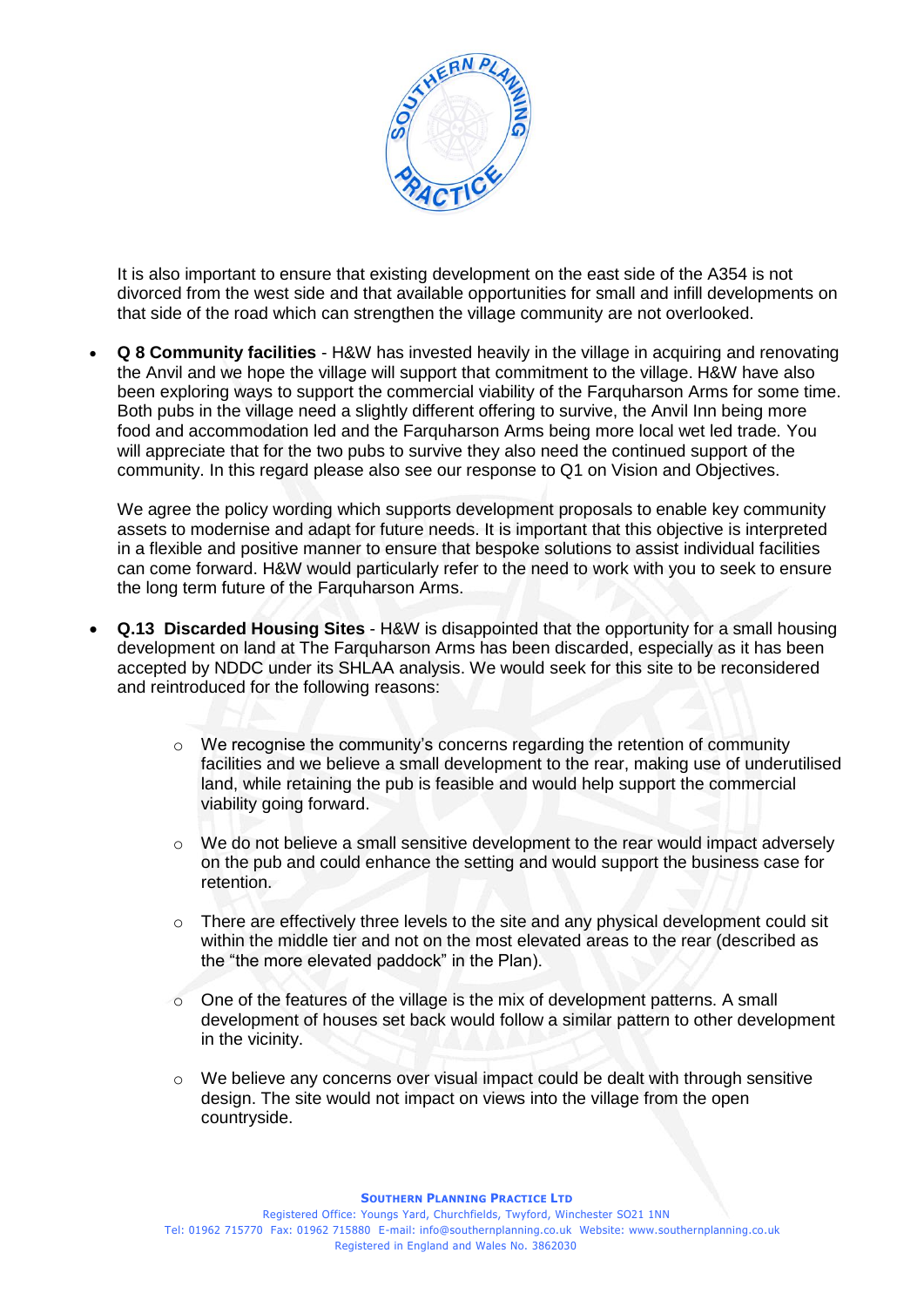

o We believe this site will provide the opportunity for some smaller housing for the village which will support the identified need in the draft Neighbourhood Plan for smaller dwellings.

We trust that these responses are helpful to you and thank you again for the opportunity to respond. We would be grateful for an early opportunity to meet with you to discuss further Hall & Woodhouse's proposals at The Farquharson Arms.

Please contact me in the first instance.

Yours faithfully,

*Lynne Evans*

## **Lynne Evans Consultant**

Enclosures

Cc Hall & Woodhouse Ltd

## **SOUTHERN PLANNING PRACTICE LTD**

Registered Office: Youngs Yard, Churchfields, Twyford, Winchester SO21 1NN Tel: 01962 715770 Fax: 01962 715880 E-mail: info@southernplanning.co.uk Website: www.southernplanning.co.uk Registered in England and Wales No. 3862030